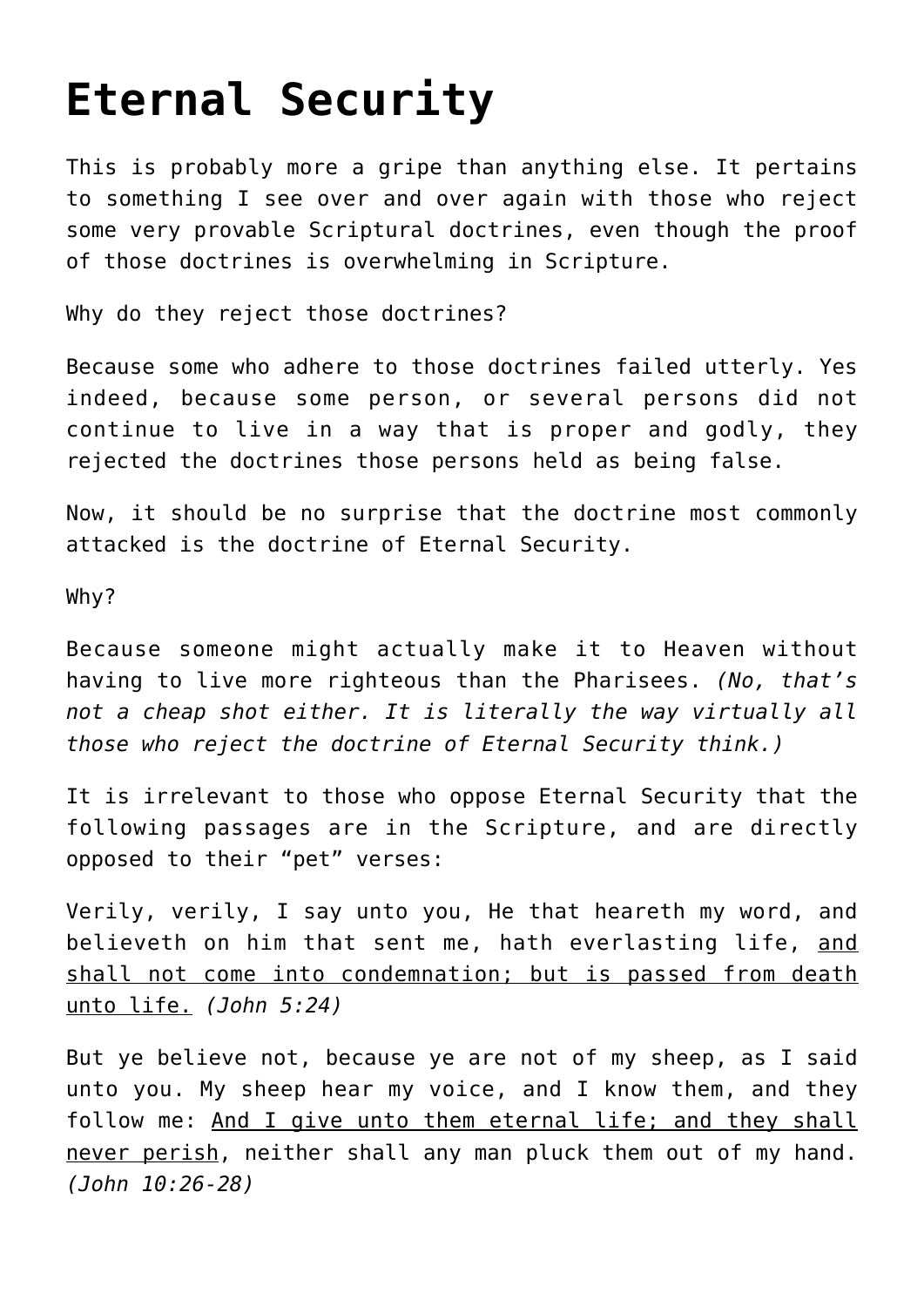Therefore if any man be in Christ, he is a new creature: old things are passed away; behold, all things are become new. *(II Corinthians 5:17)*

Jesus answered and said unto him, Verily, verily, I say unto thee, Except a man be born again, he cannot see the kingdom of God. *(John 3:3)*

Whosoever is born of God doth not commit sin; for his seed remaineth in him: and he cannot sin, because he is born of God. *(I John 3:9)*

Can the Ethiopian change his skin, or the leopard his spots? then may ye also do good, that are accustomed to do evil. *(Jeremiah 13:23)*

*The ONLY way to go from being and doing evil, to being and doing good is to be BORN AGAIN.*

Like the verse in Jeremiah makes plain, if the leopard could change its spots, or the black man his skin, then any one of us could become good without being born again. No, it is not possible for the leopard to change its spots or any of us to change the color of our skin — because we are born that way.

*The new birth in Christ is SPIRITUAL, not PHYSICAL.*

That which is born of the flesh is flesh; and that which is born of the Spirit is spirit. Marvel not that I said unto thee, Ye must be born again. *(John 3:6-7)*

Nonetheless, these folks insist on using [verses that are](http://www.obeyingthetruth.com/articles/eternal_security.html) [yanked out of context, conditional, or have unclear](http://www.obeyingthetruth.com/articles/eternal_security.html) [application, and refuse to consider those verses that are](http://www.obeyingthetruth.com/articles/eternal_security.html) [absolute concerning the eternal security of the believer.](http://www.obeyingthetruth.com/articles/eternal_security.html) No, they plainly choose to use the false professors of Christ to invalidate one of the most strongly supported doctrines in all of Scripture.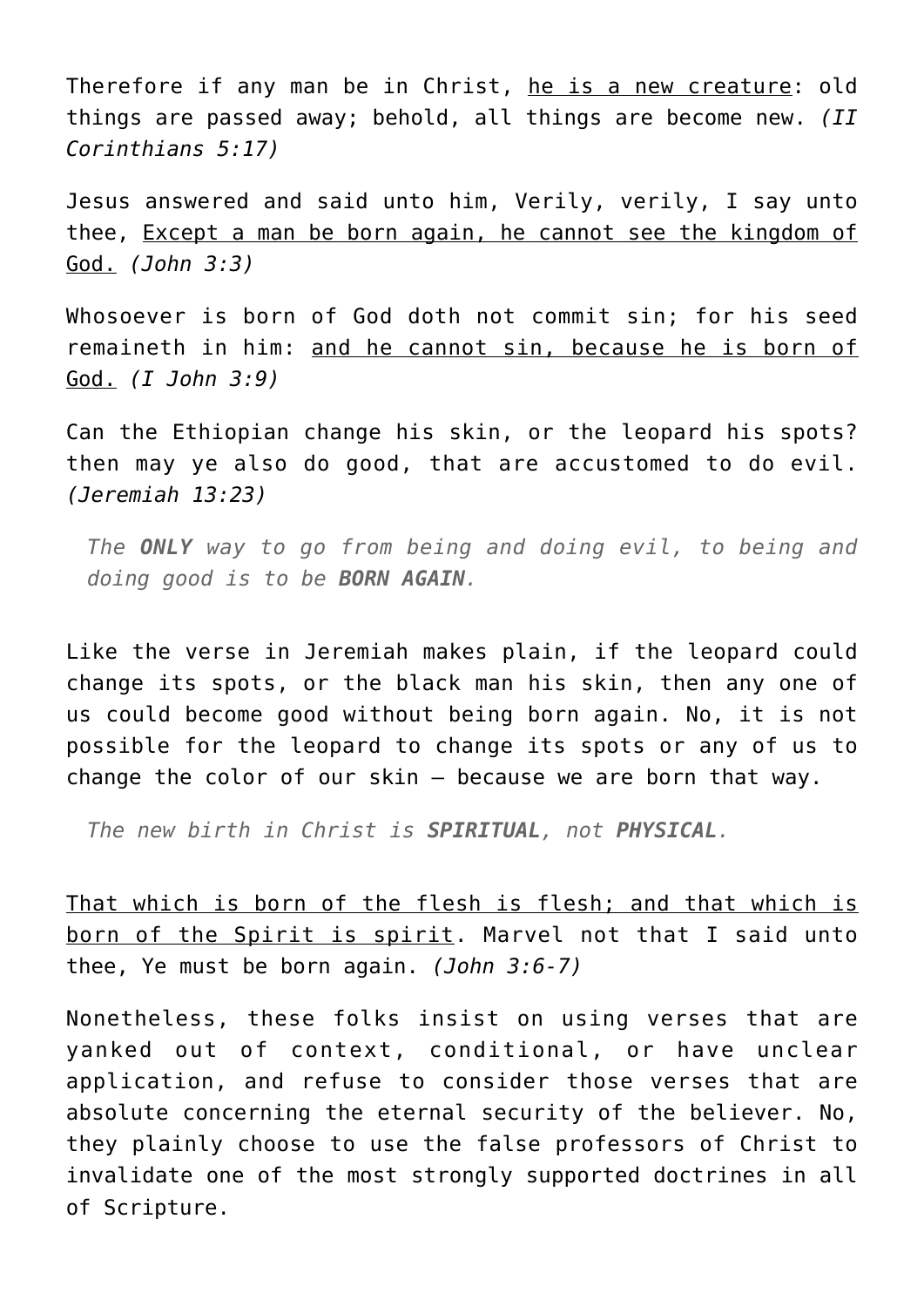It is very much like taking the ignominious end of LTC "Bud" Holland and his [dumping a B-52H into the ground at low level,](http://www.check-six.com/Crash_Sites/Czar52Crash.htm) and judging the airworthiness of the B-52 design by LTC Holland's failure and lack of judgement.

Of course, let them keep the law, and let those who believe the doctrine of Eternal Security is heresy begin by keeping the very first law of all:

Then one of them, which was a lawyer, asked him a question, tempting him, and saying, Master, which is the great commandment in the law? Jesus said unto him, Thou shalt love the Lord thy God with all thy heart, and with all thy soul, and with all thy mind. This is the first and great commandment. And the second is like unto it, Thou shalt love thy neighbour as thyself. On these two commandments hang all the law and the prophets. *(Matthew 22:35-40)*

Notice what the Lord stated:

Thou shalt love the Lord thy God with all thy heart, and with all thy soul, and with all thy mind. This is the first and great commandment.

*Notice He stated very plainly ALL, not some, not most, and not even most of the time, or when you are awake. NO, HE SAID ALL, AND HE MEANS ALL THE BODY, ALL THE SOUL, ALL THE SPIRIT, ALL THE TIME.*

Love the LORD thy God, with all your being: body, soul, and spirit, all the time, no exceptions. If you err in the slightest, even a smidgen, then you die.

Behold, all souls are mine; as the soul of the father, so also the soul of the son is mine: the soul that sinneth, it shall die. *(Ezekiel 18:4)*

Anyone who entertains the idea that they can do that on this earth, is a fool. They do not understand righteousness at all,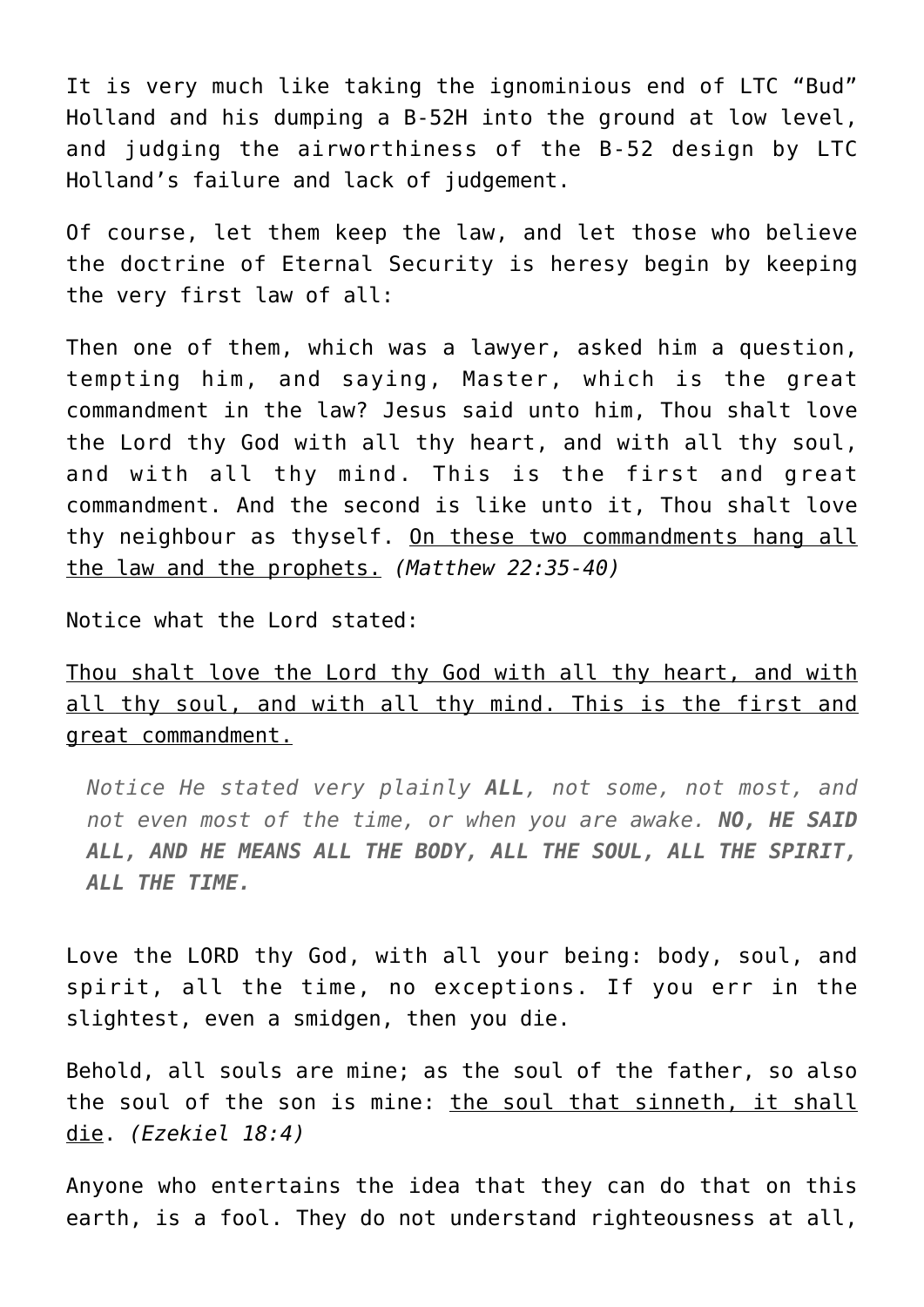and they are attempting to drag the LORD God down to their level.

And if they think they can be born again through Christ, and then maintain it by their *"holy living,"* then they need to understand the following:

Even so then at this present time also there is a remnant according to the election of grace. And if by grace, then is it no more of works: otherwise grace is no more grace. But if it be of works, then is it no more grace: otherwise work is no more work. *(Romans 11:5-6)*

This only would I learn of you, Received ye the Spirit by the works of the law, or by the hearing of faith? Are ye so foolish? having begun in the Spirit, are ye now made perfect by the flesh? *(Galatians 3:2-3)*

Works are anything you do that you believe to be a *quid pro quo* arrangement with God. In plain English, if you think that God will keep you saved because you didn't *"walk away"* or *"live in sin"* then that is a *quid pro quo* arrangement, and it is wicked sin.

Go ahead, try to keep the first commandment — *I KNOW YOU CAN'T DO IT.*

## The real question is:

*If you can't keep the first commandment, what in the world makes you think you can keep any of the rest of them?*

If you think you are keeping the first commandment by your *"holy living,"* then you are as hell bound as you ever were.

But God, who is rich in mercy, for his great love wherewith he loved us, Even when we were dead in sins, hath quickened us together with Christ, (by grace ye are saved;) And hath raised us up together, and made us sit together in heavenly places in